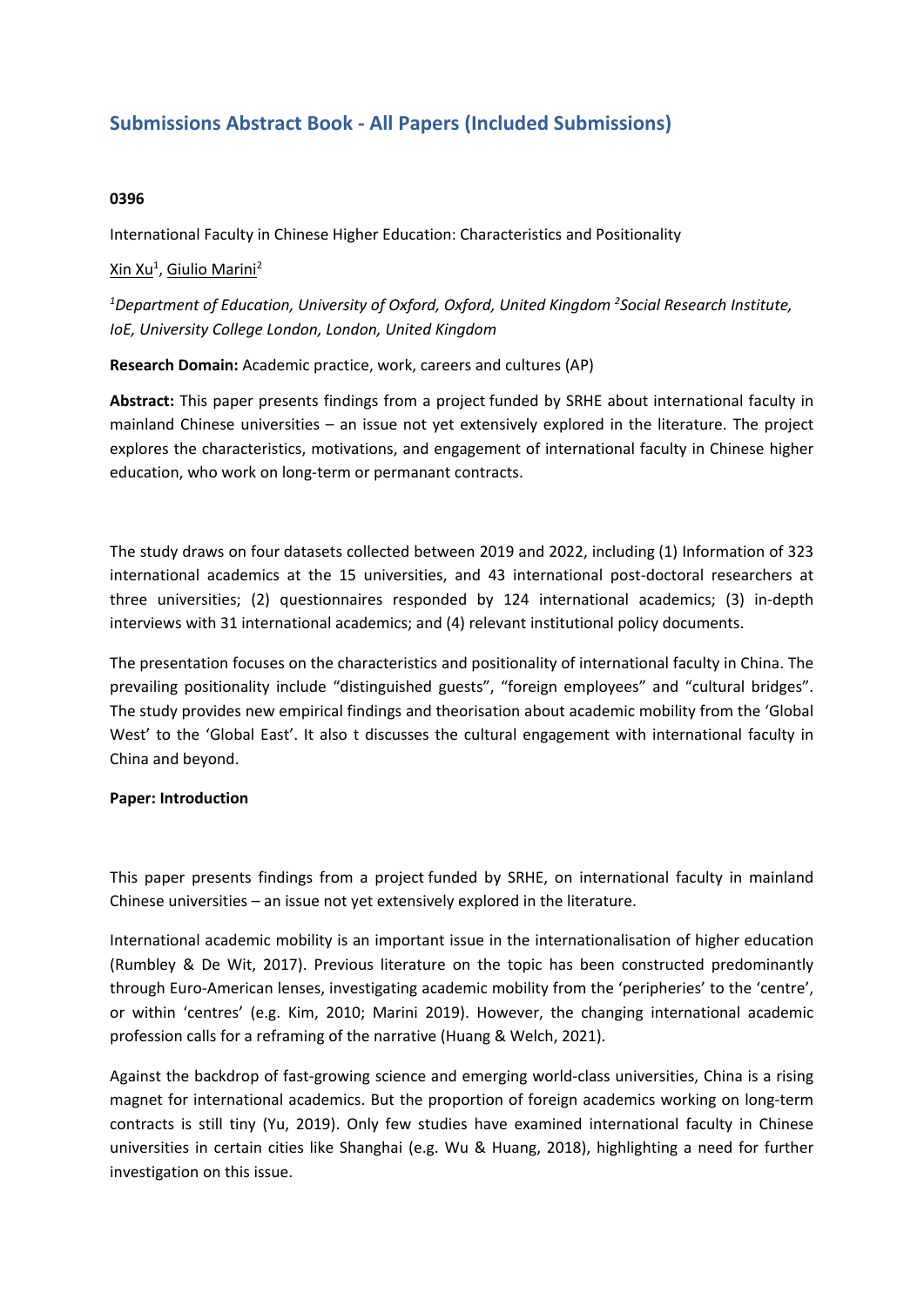#### **Research questions and approaches**

This project addresses the following questions:

RQ1: What are the characteristics of international faculty in China?

RQ2: What are the motivations for international faculty to move to China?

RQ3: How do international faculty engage with Chinese higher education?

This project collected four sets of data collected from 15 research-intensive universities in 16 mainland Chinese cities, during 2019 and 2022:

(1) Publicly available information of 323 international academics at the 15 universities, and 43 international post-doctoral researchers at three universities, collected from universities' websites;

(2) Questionnaires responded by 124 international academics identified in the mapping;

(3) Interviews with 31 academics among the survey respondents;

(4) University policy documents relevant to the recruitment, management, and support for international faculty.

#### **Findings**

This presentation will focus on findings about the characteristics and positionality of international faculty in China.

#### **(1) Characteristics**

Most long-term international faculty in China are male professors, working in STEM areas, with higher education degrees from OECD countries, particularly from the US; they joined their current institution from OECD countries quite recently (roughly after 2015), currently located in eastern, southern and northern China. They typically work in the research-intensive universities. However, the study also identified <sup>a</sup> trend of growing China-educated international academics.

#### **(2) Positionality**

Based on interviews, this study identified three types of positionality of international faculty in China: "distinguished guests", "foreign employees" and "cultural bridges". They are not necessarily mutually exclusive in describing single individuals.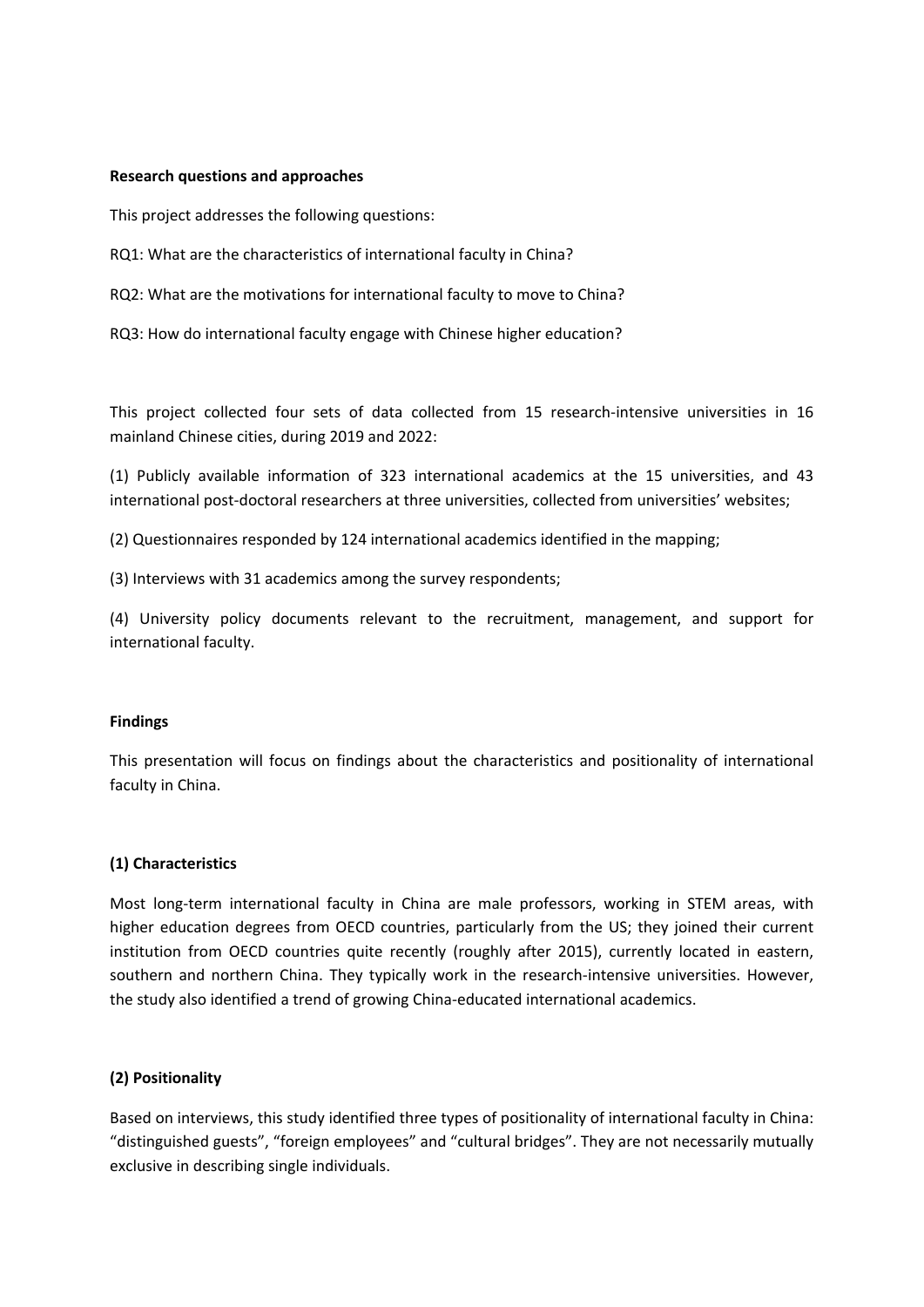## **(1) "Distinguished guests"**

The meaning of "distinguished guests" is two-fold: the identity as <sup>a</sup> guest, and the status of being highly valued. Being <sup>a</sup> guest means being invited, staying relatively temporarily despite with longterm contracts, enjoying good hospitality and very good employment packages, but being treated as an outsider. The status of being <sup>a</sup> guest relates to their "foreignness". "Foreignness" is <sup>a</sup> doubleedged sword here. It isolates international academics in China, while also acting as <sup>a</sup> token for special privileges. The special treatments, in turn, reinforces <sup>a</sup> sense of being <sup>a</sup> guest.

Many participants reported that they feel being respected and valued, but sometimes up to the point to feel even flattered or uneasy about some privileges they enjoy. Some question these "perverse privileges" and associate them with Western supremacy.

## **(2) "Foreign employees"**

Some international academics view their position simply as an employee at <sup>a</sup> university that happens to be in China. They argue that they are contributing to Chinese higher education and research, rather than simply being "guests" who come to visit and enjoy what the host may offer.

However, those academics are still "foreign" and to some extent an "outsider". The perception of being an "employee" also denotes <sup>a</sup> utilitarian or practical understanding of their job. Culturally, their identity does not change much after relocating to China.

# **(3) "Cultural bridges"**

A few academics see themselves as bridges between China and places they have connections with – culturally and professionally. Some see this as their institutions' expectation on them, which they may agree with or not. Some academics refused to be seen as representing any specific culture. They see themselves as genuinely engaged with <sup>a</sup> long-term and precious job of intellectual and cultural mutual appreciation. Some do not see themselves as capable to represent certain cultures as expected, such as when White-Western academics are supposed to represent "internationality" and are seen, for instance, as contact points to international students of colour.

#### **Concluding remarks**

This research provides new empirical findings and theorisation about academic mobility from the 'Global West' to the 'Global East', <sup>a</sup> topic with growing importance in researching global academic mobility. Based on the findings, we reflect on the cultural engagement with international faculty in China. We also try to glimpse how China is processing <sup>a</sup> nascent generation of Western academics truly and deeply committed to the Chinese institutions.